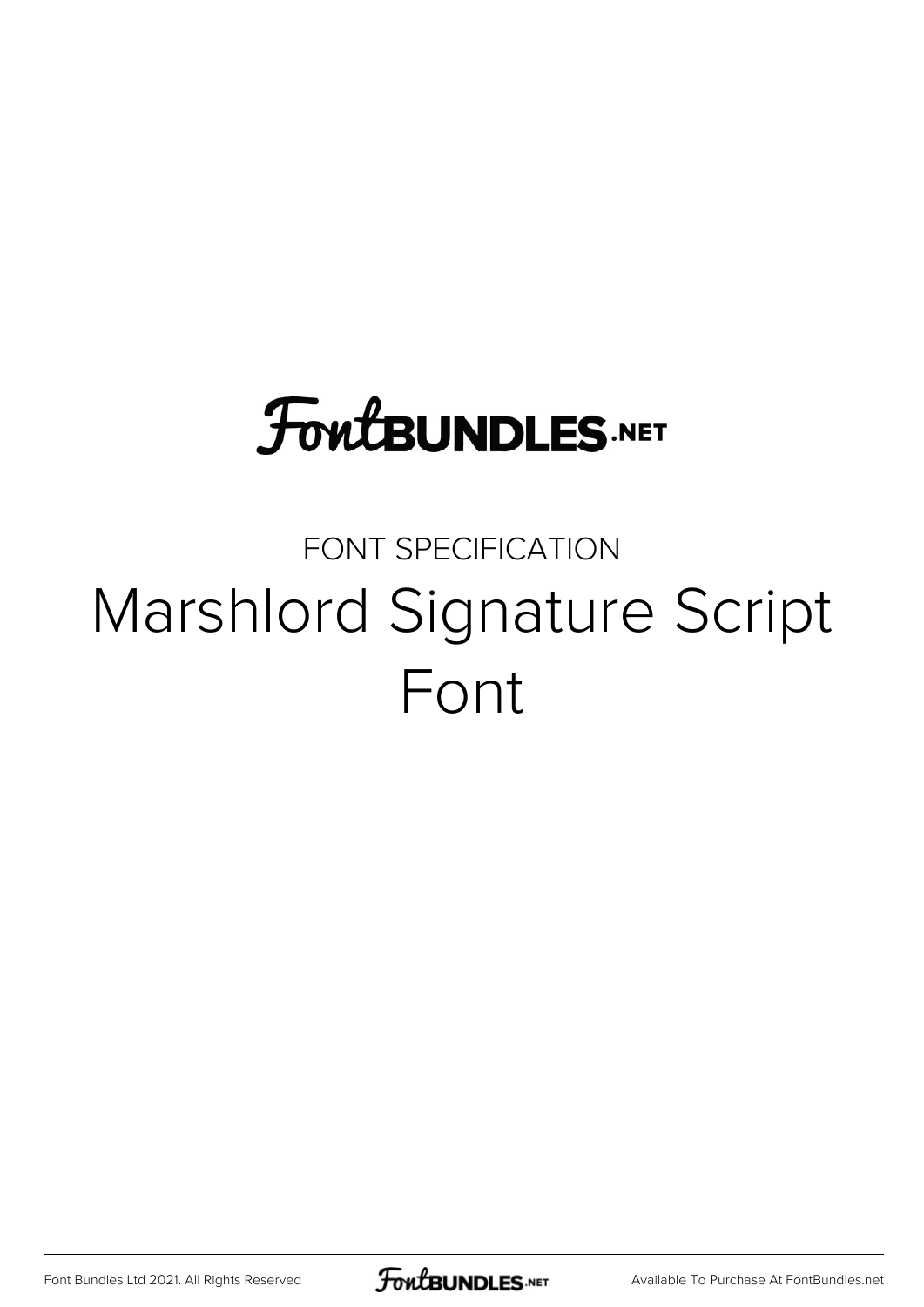## Marshlord alt - Regular

**Uppercase Characters** 

ABCDEFGHTOK/MMODQRETU

gegner, as F.

Lowercase Characters

a b c d e f g h i j k l m n op g U s t u v w x y z

**Numbers** 

0123456789

#### Punctuation and Symbols

 $1 + 4 + 5 + 8 + 1 + 1 + ...$  $=$  > ? / / /  $=$  { / }  $\frac{1}{2}$   $\neq$  5  $\frac{4}{4}$  $\begin{array}{ccccccccccccccccccccc} \searrow & & \searrow & & \heartsuit & & \heartsuit & & \heartsuit & & \heartsuit & & \heartsuit & & \heartsuit & & \heartsuit & & \heartsuit & & \heartsuit & & \heartsuit & & \heartsuit & & \heartsuit & & \heartsuit & & \heartsuit & & \heartsuit & & \heartsuit & & \heartsuit & & \heartsuit & & \heartsuit & & \heartsuit & & \heartsuit & & \heartsuit & & \heartsuit & & \heartsuit & & \heartsuit & & \heartsuit & & \heartsuit & & \heartsuit & & \heartsuit & & \heartsuit & & \heartsuit & & \heartsuit & & \heartsuit & &$  $\frac{1}{2}$  $\frac{3}{4}$  $\frac{1}{4}$  $\rightarrow$ 

#### All Other Glyphs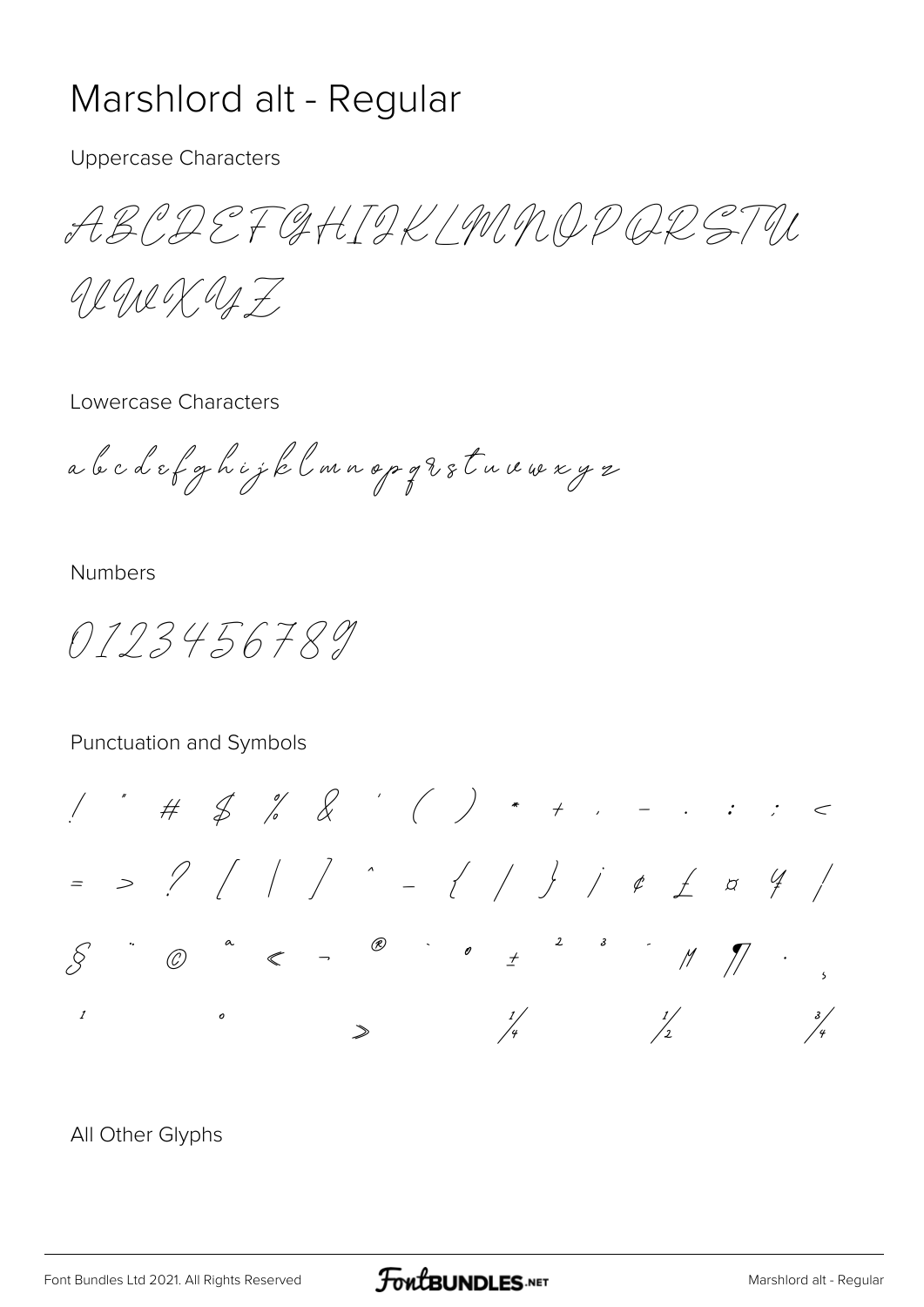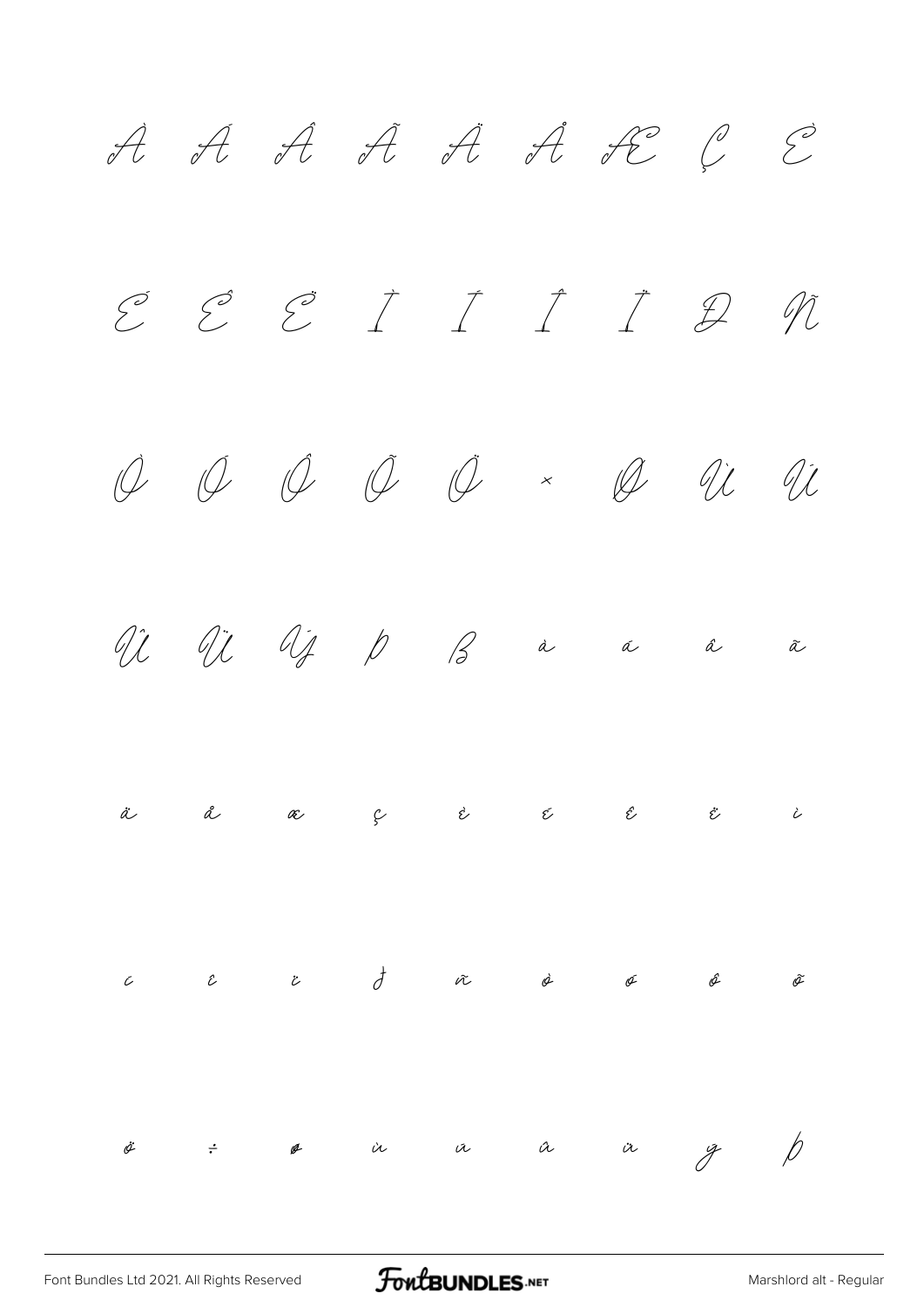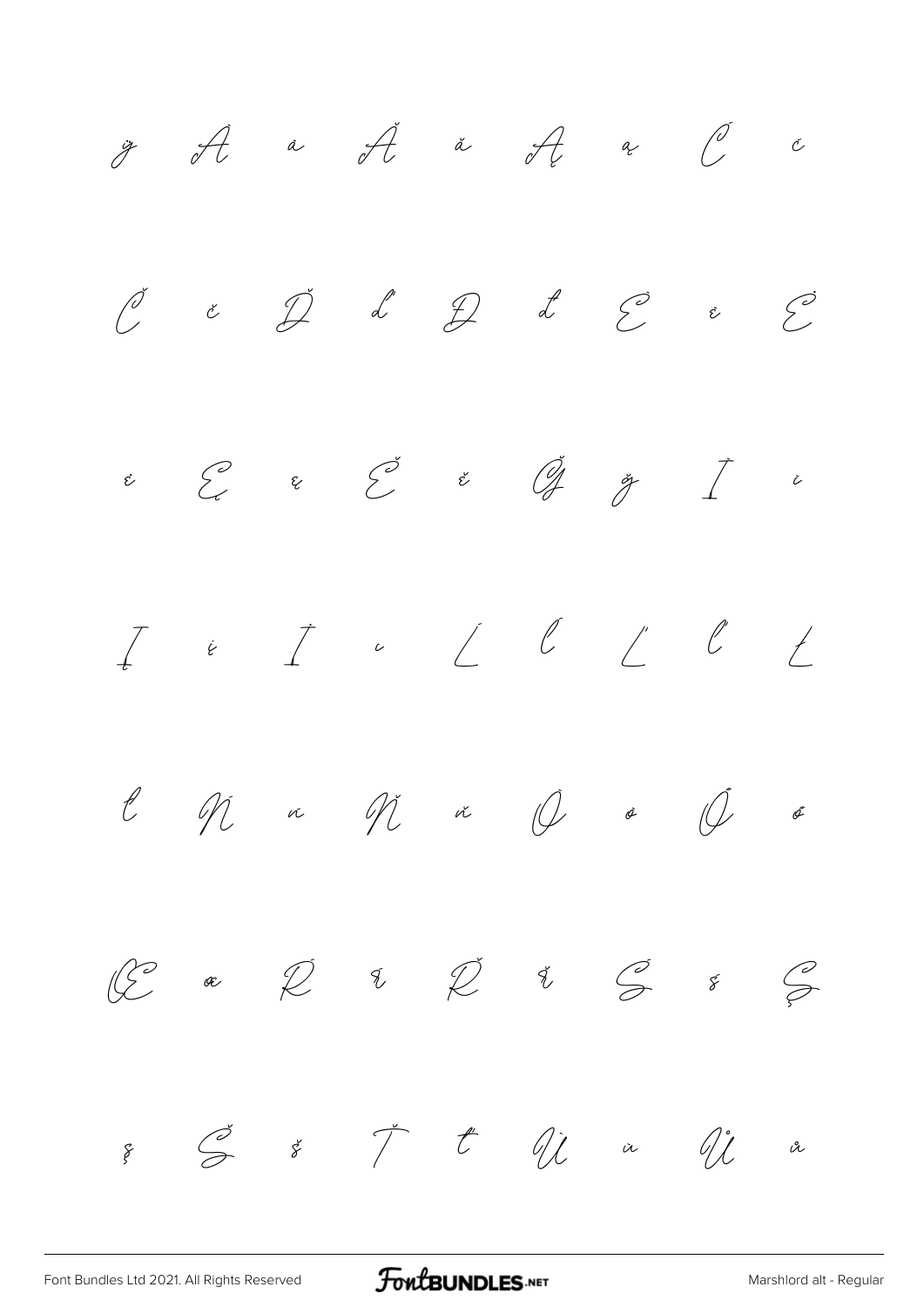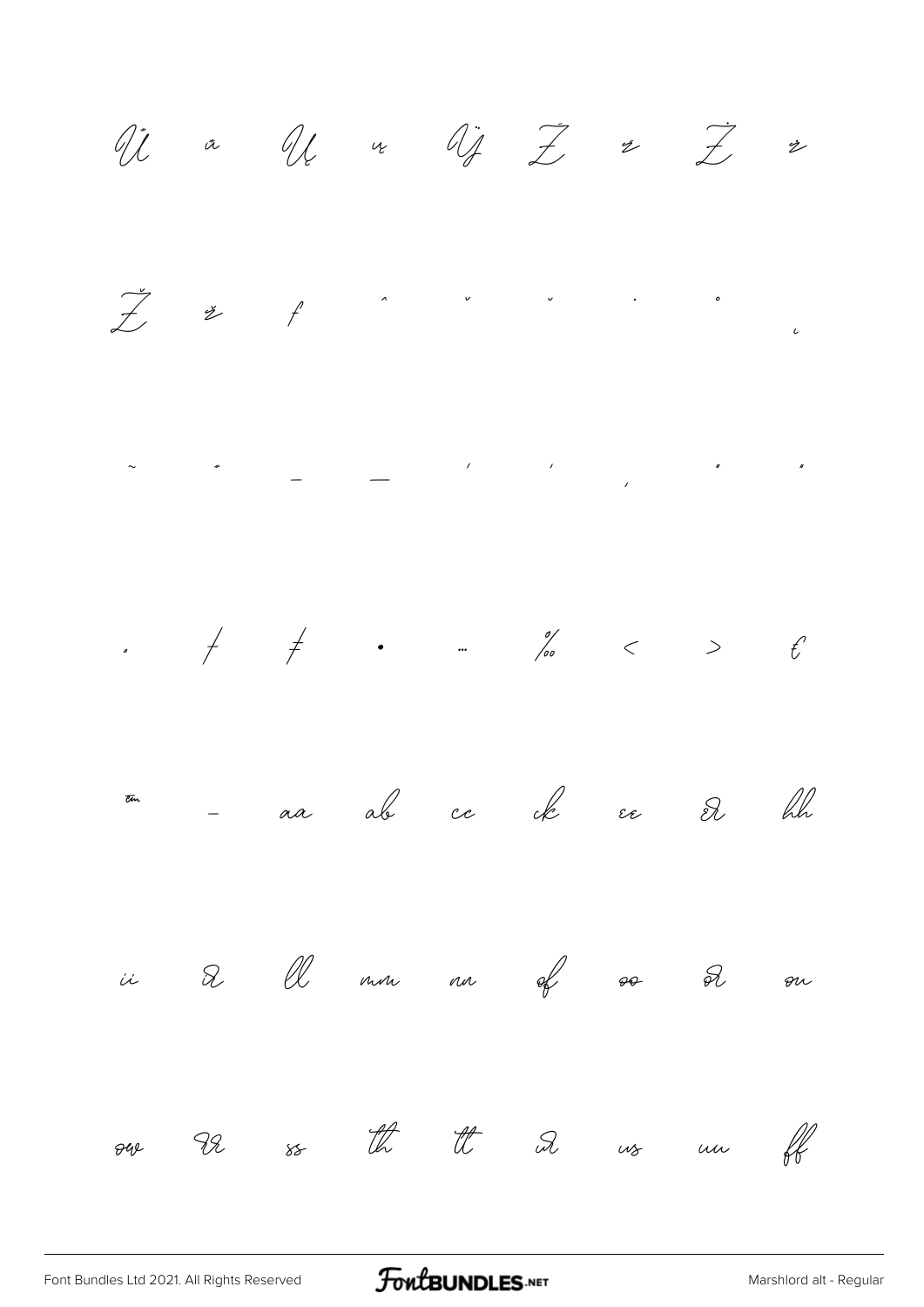fi fl st

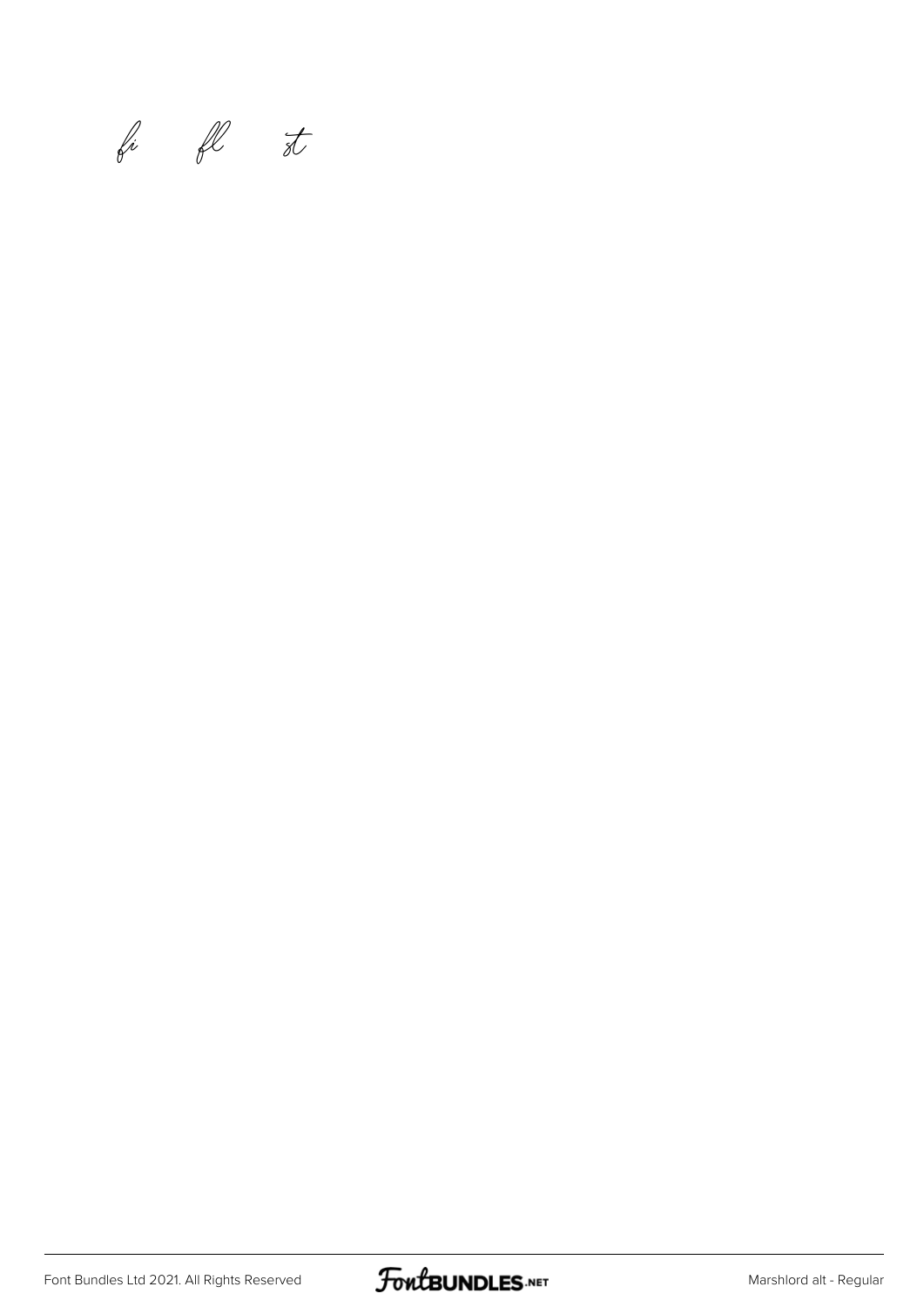### Marshlord - Regular

**Uppercase Characters** 

ABCDEFGHTOK/MMODQRETU

gegner as 7

Lowercase Characters

a le c d e f g h i j k l m n o p g t s t u v w x y z

**Numbers** 

0123456789

#### Punctuation and Symbols

 $1 + 4 + 5 + 8 + 1 + 1 + ...$  $=$  > ? / / /  $=$  { / }  $\frac{1}{2}$   $\neq$  5  $\frac{4}{4}$  $S^1$   $\circledcirc$   $\circledcirc$   $\circledcirc$   $\circledcirc$   $\circledcirc$   $\circledcirc$   $\circledcirc$   $\circledcirc$   $\circledcirc$   $\circledcirc$   $\circledcirc$   $\circledcirc$   $\circledcirc$   $\circledcirc$   $\circledcirc$   $\circledcirc$   $\circledcirc$   $\circledcirc$   $\circledcirc$   $\circledcirc$   $\circledcirc$   $\circledcirc$   $\circledcirc$   $\circledcirc$   $\circledcirc$   $\circledcirc$   $\circledcirc$   $\circledcirc$   $\circledcirc$   $\circledcirc$   $\circledcirc$  $\frac{1}{2}$  $\frac{3}{4}$  $\frac{1}{4}$  $\rightarrow$ 

#### All Other Glyphs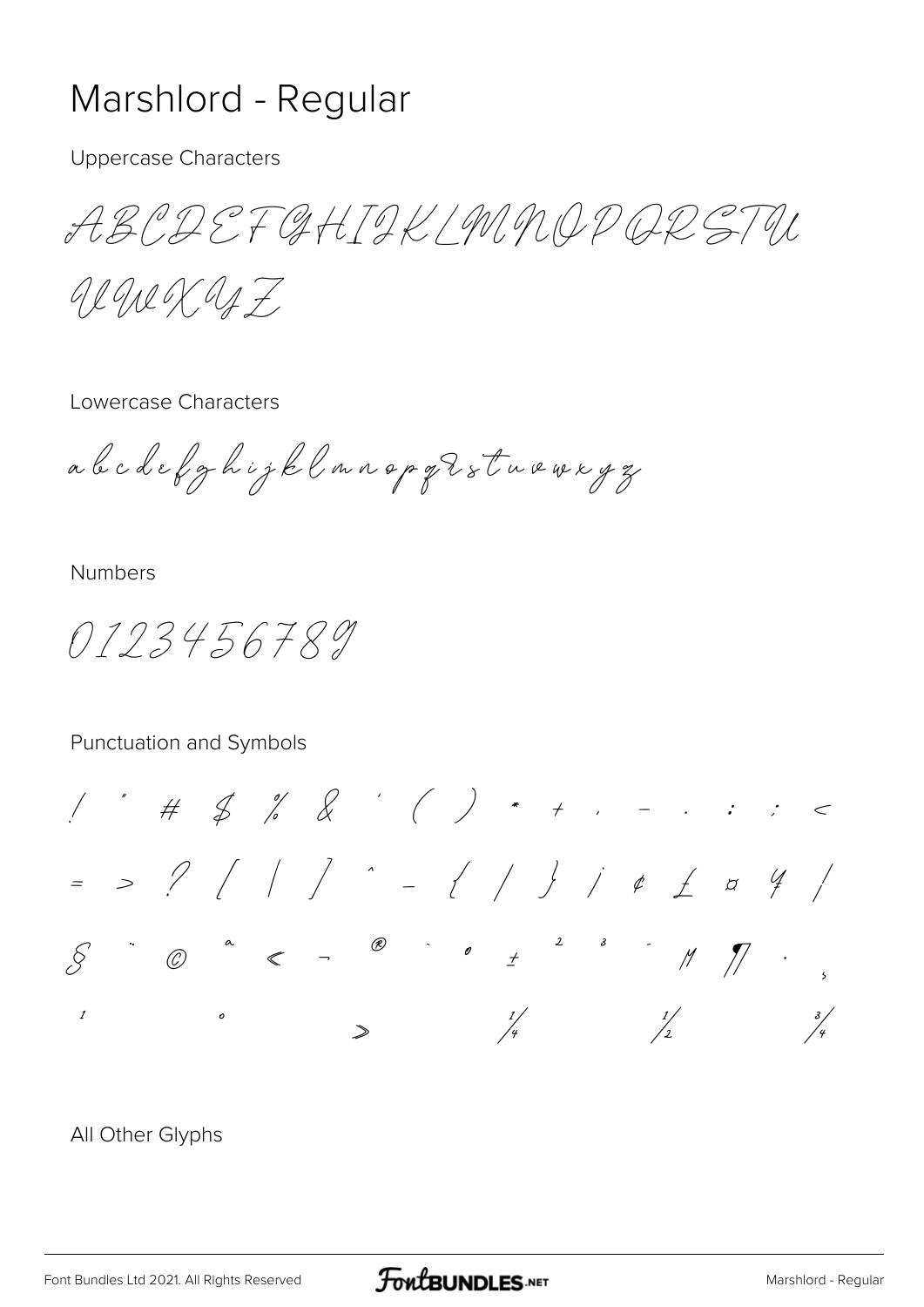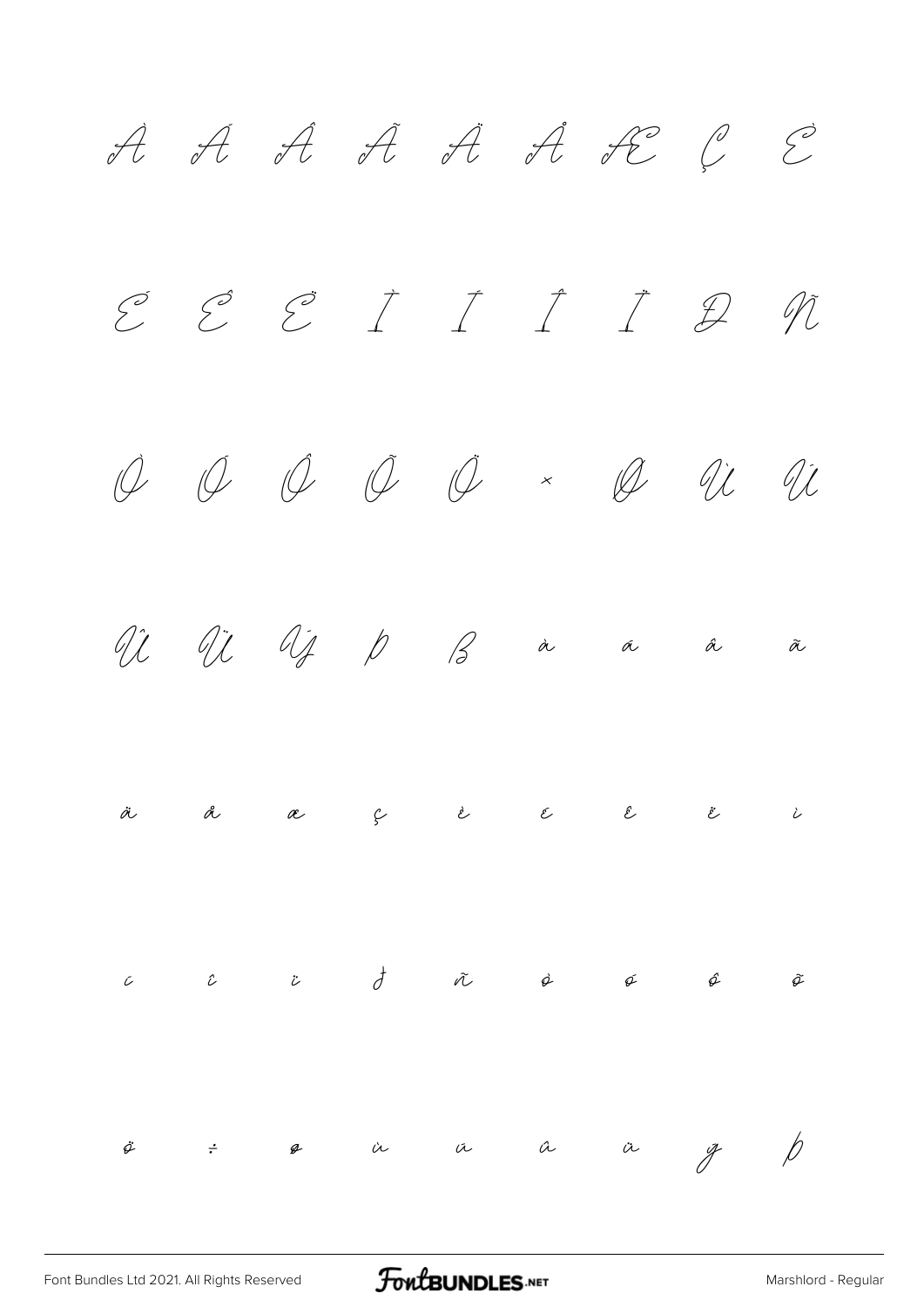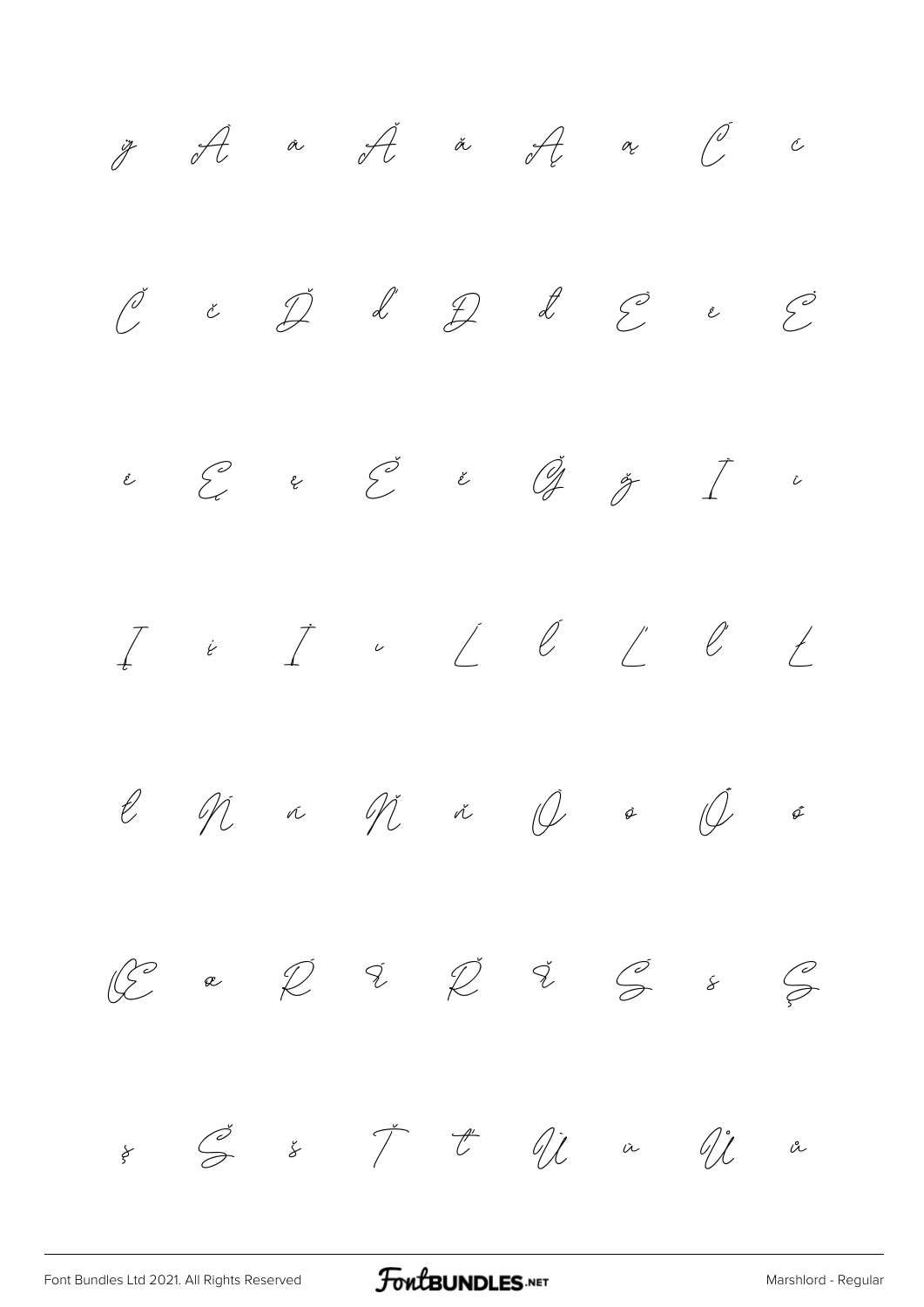Vi a U a Vi I z Z z  $\ddot{z}$   $\ddot{z}$   $f$  $\begin{array}{ccc} \mathbf{v} & \mathbf{v} & \mathbf{v} \\ \mathbf{v} & \mathbf{v} & \mathbf{v} \end{array}$  $\mathbf{u}$ - aa ab cc ck ee et blu Tin of <del>so</del> D on Q Ol mon an  $\ddot{u}$ ou I2 ss th tt in us un ff